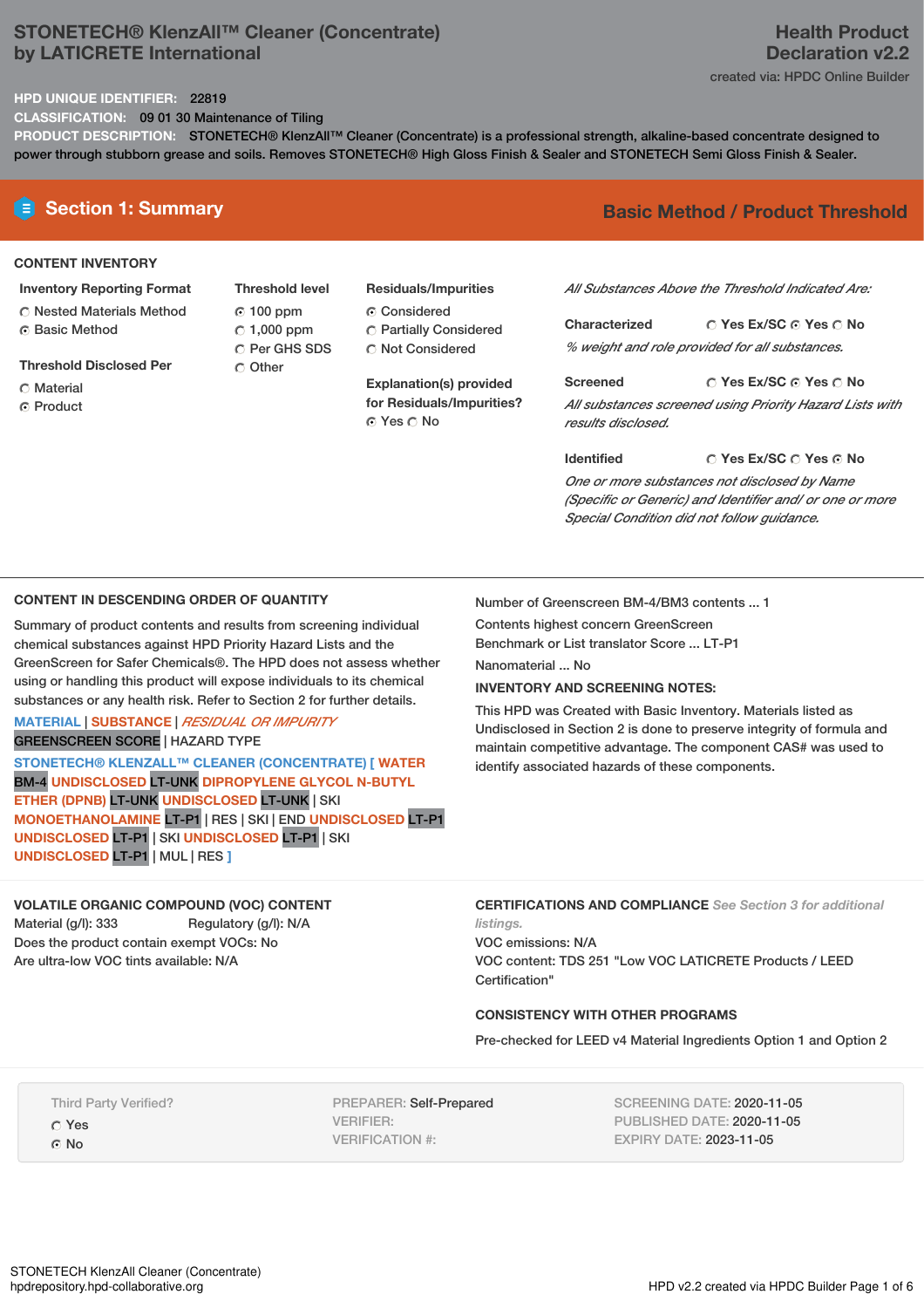This section lists contents in a product based on specific threshold(s) and reports detailed health information including hazards. This HPD uses the *inventory method indicated above, which is one of three possible methods:*

- *Basic Inventory method with Product-level threshold.*
- *Nested Material Inventory method with Product-level threshold*
- *Nested Material Inventory method with individual Material-level thresholds*

Definitions and requirements for the three inventory methods and requirements for each data field can be found in the HPD Open Standard version *2.2, available on the HPDC website at: [www.hpd-collaborative.org/hpd-2-2-standard](https://www.hpd-collaborative.org/hpd-2-2-standard)*

| <b>STONETECH® KLENZALL™ CLEANER (CONCENTRATE)</b> |                                                                                                                                    |                 |          |                                                |                |
|---------------------------------------------------|------------------------------------------------------------------------------------------------------------------------------------|-----------------|----------|------------------------------------------------|----------------|
| PRODUCT THRESHOLD: 100 ppm                        |                                                                                                                                    |                 |          | RESIDUALS AND IMPURITIES CONSIDERED: Yes       |                |
| potentially greater than 100 ppm.                 | RESIDUALS AND IMPURITIES NOTES: Residuals and impurities are measured by quantitative methods and are only displayed when they are |                 |          |                                                |                |
|                                                   | OTHER PRODUCT NOTES: See SDS at www.latcrete.com for occupational exposure information.                                            |                 |          |                                                |                |
| <b>WATER</b>                                      |                                                                                                                                    |                 |          |                                                | ID: 7732-18-5  |
|                                                   | HAZARD SCREENING METHOD: Pharos Chemical and Materials Library HAZARD SCREENING DATE: 2020-11-05                                   |                 |          |                                                |                |
| $\%$ : 90.0000 - 96.0000                          | <b>GS: BM-4</b>                                                                                                                    | RC: None        | NANO: No | <b>SUBSTANCE ROLE: Diluent</b>                 |                |
| <b>HAZARD TYPE</b>                                | <b>AGENCY AND LIST TITLES</b>                                                                                                      | <b>WARNINGS</b> |          |                                                |                |
| None found                                        |                                                                                                                                    |                 |          | No warnings found on HPD Priority Hazard Lists |                |
|                                                   | SUBSTANCE NOTES: The amount of this component may vary based on the plant of manufacture.                                          |                 |          |                                                |                |
|                                                   |                                                                                                                                    |                 |          |                                                |                |
| <b>UNDISCLOSED</b>                                |                                                                                                                                    |                 |          |                                                |                |
|                                                   | HAZARD SCREENING METHOD: Pharos Chemical and Materials Library HAZARD SCREENING DATE: 2020-11-05                                   |                 |          |                                                |                |
| $\%: 1.0000 - 5.0000$                             | <b>GS: LT-UNK</b>                                                                                                                  | RC: None        | NANO: No | <b>SUBSTANCE ROLE: Detergent</b>               |                |
| <b>HAZARD TYPE</b>                                | <b>AGENCY AND LIST TITLES</b>                                                                                                      | <b>WARNINGS</b> |          |                                                |                |
| None found                                        |                                                                                                                                    |                 |          | No warnings found on HPD Priority Hazard Lists |                |
|                                                   | SUBSTANCE NOTES: The amount of this component may vary based on the plant of manufacture. This product is shown as undisclosed to  |                 |          |                                                |                |
|                                                   | preserve integrity of formula and maintain competitive advantage. The component CAS# was used to identify associated hazards.      |                 |          |                                                |                |
| <b>DIPROPYLENE GLYCOL N-BUTYL ETHER (DPNB)</b>    |                                                                                                                                    |                 |          |                                                | ID: 29911-28-2 |
|                                                   | HAZARD SCREENING METHOD: Pharos Chemical and Materials Library HAZARD SCREENING DATE: 2020-11-05                                   |                 |          |                                                |                |
| $\%$ : 1.0000 - 5.0000                            | <b>GS: LT-UNK</b>                                                                                                                  | <b>RC: None</b> | NANO: No | <b>SUBSTANCE ROLE: Solvent</b>                 |                |
|                                                   |                                                                                                                                    |                 |          |                                                |                |
| <b>HAZARD TYPE</b>                                | <b>AGENCY AND LIST TITLES</b>                                                                                                      | <b>WARNINGS</b> |          |                                                |                |
| None found                                        |                                                                                                                                    |                 |          | No warnings found on HPD Priority Hazard Lists |                |
|                                                   | SUBSTANCE NOTES: The amount of this component may vary based on the plant of manufacture.                                          |                 |          |                                                |                |
|                                                   |                                                                                                                                    |                 |          |                                                |                |
| <b>UNDISCLOSED</b>                                |                                                                                                                                    |                 |          |                                                |                |
| <b>ONETECH KlenzAll Cleaner (Concentrate)</b>     |                                                                                                                                    |                 |          |                                                |                |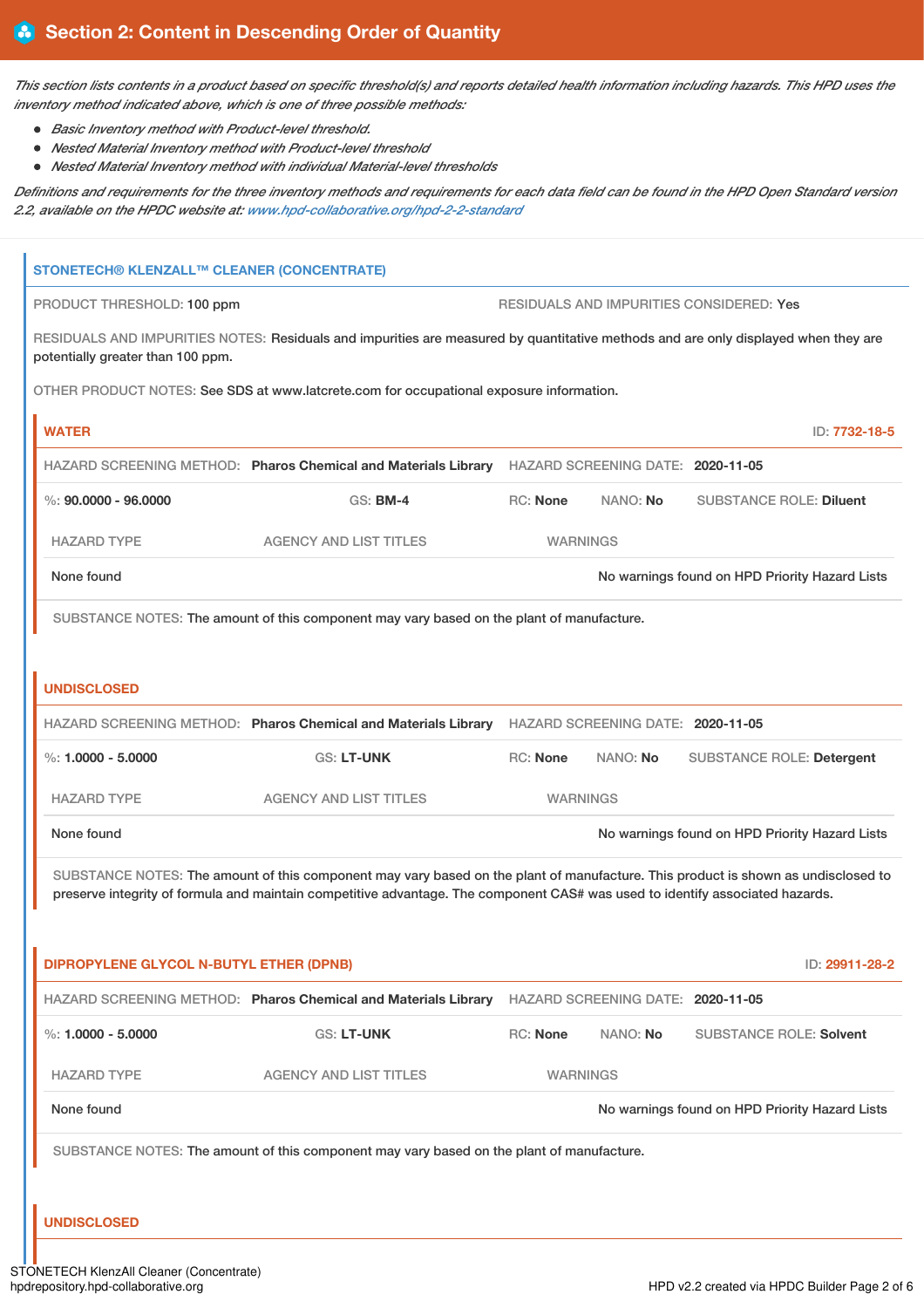|                       | HAZARD SCREENING METHOD: Pharos Chemical and Materials Library |                 |          | HAZARD SCREENING DATE: 2020-11-05                       |
|-----------------------|----------------------------------------------------------------|-----------------|----------|---------------------------------------------------------|
| %: 0.1000 - 0.2000    | <b>GS: LT-UNK</b>                                              | <b>RC:</b> None | NANO: No | <b>SUBSTANCE ROLE: Degreaser</b>                        |
| <b>HAZARD TYPE</b>    | <b>AGENCY AND LIST TITLES</b>                                  | <b>WARNINGS</b> |          |                                                         |
| <b>SKIN SENSITIZE</b> | EU - GHS (H-Statements)                                        |                 |          | H317 - May cause an allergic skin reaction              |
| <b>SKIN SENSITIZE</b> | <b>MAK</b>                                                     |                 |          | Sensitizing Substance Sh - Danger of skin sensitization |

SUBSTANCE NOTES: The amount of this component may vary based on the plant of manufacture. This product is shown as undisclosed to preserve integrity of formula and maintain competitive advantage. The component CAS# was used to identify associated hazards.

## **MONOETHANOLAMINE** ID: **141-43-5**

|                        | HAZARD SCREENING METHOD: Pharos Chemical and Materials Library HAZARD SCREENING DATE: 2020-11-05 |          |          |                           |
|------------------------|--------------------------------------------------------------------------------------------------|----------|----------|---------------------------|
| $\%$ : 0.1000 - 1.0000 | <b>GS: LT-P1</b>                                                                                 | RC: None | NANO: No | SUBSTANCE ROLE: Detergent |

| HAZARD TYPE            | AGENCY AND LIST TITLES                       | <b>WARNINGS</b>                                         |
|------------------------|----------------------------------------------|---------------------------------------------------------|
| <b>RESPIRATORY</b>     | AOEC - Asthmagens                            | Asthmagen (Rs) - sensitizer-induced                     |
| <b>SKIN IRRITATION</b> | EU - GHS (H-Statements)                      | H314 - Causes severe skin burns and eye damage          |
| <b>SKIN SENSITIZE</b>  | <b>MAK</b>                                   | Sensitizing Substance Sh - Danger of skin sensitization |
| <b>ENDOCRINE</b>       | <b>TEDX - Potential Endocrine Disruptors</b> | <b>Potential Endocrine Disruptor</b>                    |

SUBSTANCE NOTES: The amount of this component may vary based on the plant of manufacture.

## **UNDISCLOSED**

|                        | HAZARD SCREENING METHOD: Pharos Chemical and Materials Library |                 | HAZARD SCREENING DATE: 2020-11-05 |                                                |
|------------------------|----------------------------------------------------------------|-----------------|-----------------------------------|------------------------------------------------|
| $\%$ : 0.1000 - 0.1500 | GS: LT-P1                                                      | RC: None        | NANO: No                          | <b>SUBSTANCE ROLE: Detergent</b>               |
| <b>HAZARD TYPE</b>     | <b>AGENCY AND LIST TITLES</b>                                  | <b>WARNINGS</b> |                                   |                                                |
| None found             |                                                                |                 |                                   | No warnings found on HPD Priority Hazard Lists |

SUBSTANCE NOTES: The amount of this component may vary based on the plant of manufacture. This product is shown as undisclosed to preserve integrity of formula and maintain competitive advantage. The component CAS# was used to identify associated hazards.

## **UNDISCLOSED**

|                        | HAZARD SCREENING METHOD: Pharos Chemical and Materials Library |                 |                 | HAZARD SCREENING DATE: 2020-11-05              |
|------------------------|----------------------------------------------------------------|-----------------|-----------------|------------------------------------------------|
| %: 0.1000 - 0.1500     | $GS: LT-P1$                                                    | RC: None        | NANO: <b>No</b> | SUBSTANCE ROLE: Surfactant                     |
| <b>HAZARD TYPE</b>     | AGENCY AND LIST TITLES                                         | <b>WARNINGS</b> |                 |                                                |
| <b>SKIN IRRITATION</b> | EU - GHS (H-Statements)                                        |                 |                 | H314 - Causes severe skin burns and eye damage |

SUBSTANCE NOTES: The amount of this component may vary based on the plant of manufacture. This product is shown as undisclosed to preserve integrity of formula and maintain competitive advantage. The component CAS# was used to identify associated hazards.

## **UNDISCLOSED**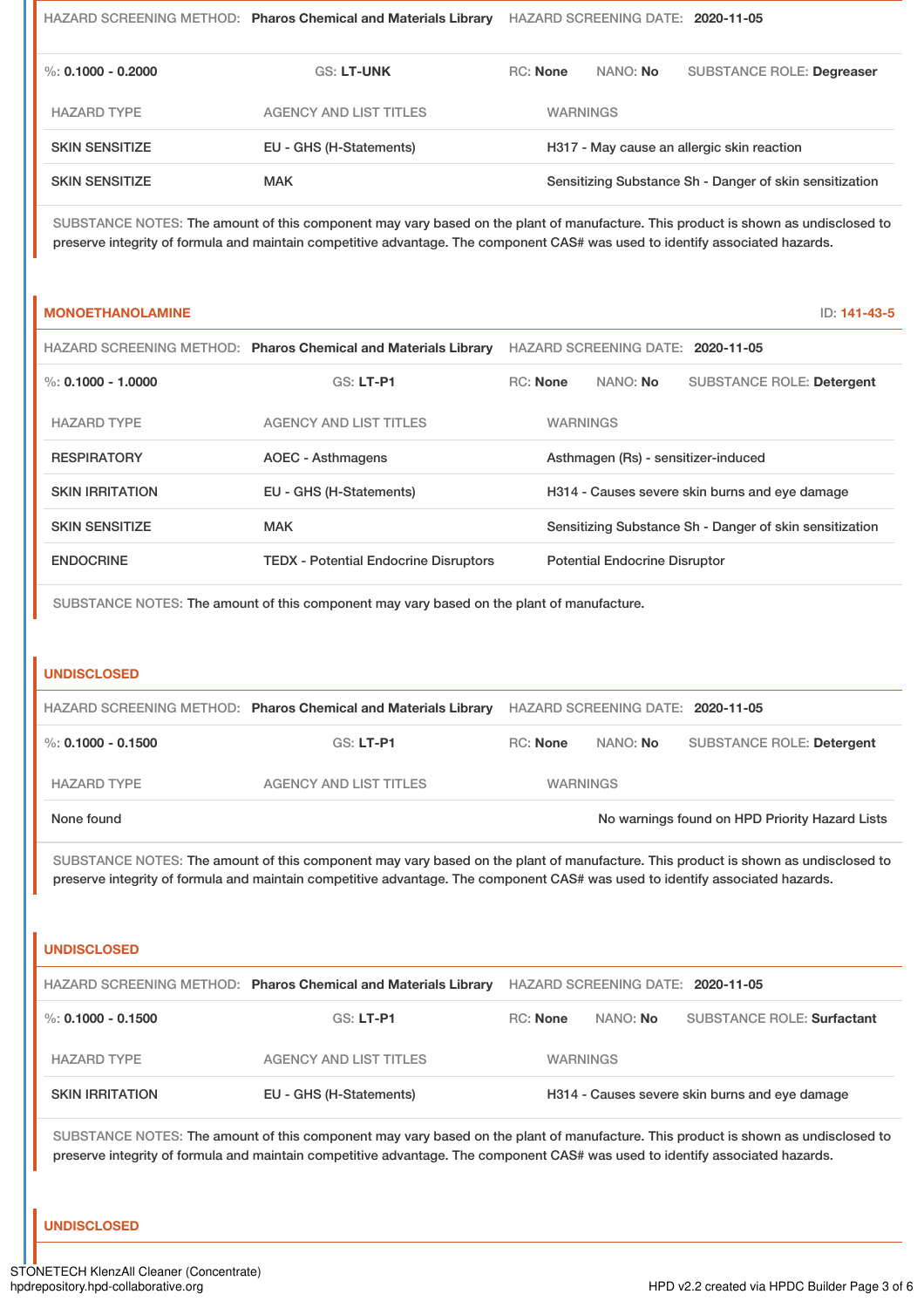|                        | HAZARD SCREENING METHOD: Pharos Chemical and Materials Library                                                                                                                                                                                                     |                 | HAZARD SCREENING DATE: 2020-11-05 |                                                |
|------------------------|--------------------------------------------------------------------------------------------------------------------------------------------------------------------------------------------------------------------------------------------------------------------|-----------------|-----------------------------------|------------------------------------------------|
| %: 0.1000 - 0.5000     | <b>GS: LT-P1</b>                                                                                                                                                                                                                                                   | $RC:$ None      | NANO: No                          | <b>SUBSTANCE ROLE: Buffer</b>                  |
| <b>HAZARD TYPE</b>     | <b>AGENCY AND LIST TITLES</b>                                                                                                                                                                                                                                      | <b>WARNINGS</b> |                                   |                                                |
| <b>SKIN IRRITATION</b> | EU - GHS (H-Statements)                                                                                                                                                                                                                                            |                 |                                   | H314 - Causes severe skin burns and eye damage |
|                        | SUBSTANCE NOTES: The amount of this component may vary based on the plant of manufacture. This product is shown as undisclosed to<br>preserve integrity of formula and maintain competitive advantage. The component CAS# was used to identify associated hazards. |                 |                                   |                                                |
| <b>UNDISCLOSED</b>     |                                                                                                                                                                                                                                                                    |                 |                                   |                                                |
|                        | HAZARD SCREENING METHOD: Pharos Chemical and Materials Library                                                                                                                                                                                                     |                 | HAZARD SCREENING DATE: 2020-11-05 |                                                |

%: **0.1000 - 1.0000** GS: **LT-P1** RC: **None** NANO: **No** SUBSTANCE ROLE: **Detergent**

SUBSTANCE NOTES: The amount of this component may vary based on the plant of manufacture. This product is shown as undisclosed to

preserve integrity of formula and maintain competitive advantage. The component CAS# was used to identify associated hazards.

RESPIRATORY **AOEC - Asthmagens** Asthmagen (Rs) - sensitizer-induced

Class 2 - Hazard to Waters

HAZARD TYPE AGENCY AND LIST TITLES WARNINGS

MULTIPLE German FEA - Substances Hazardous to Waters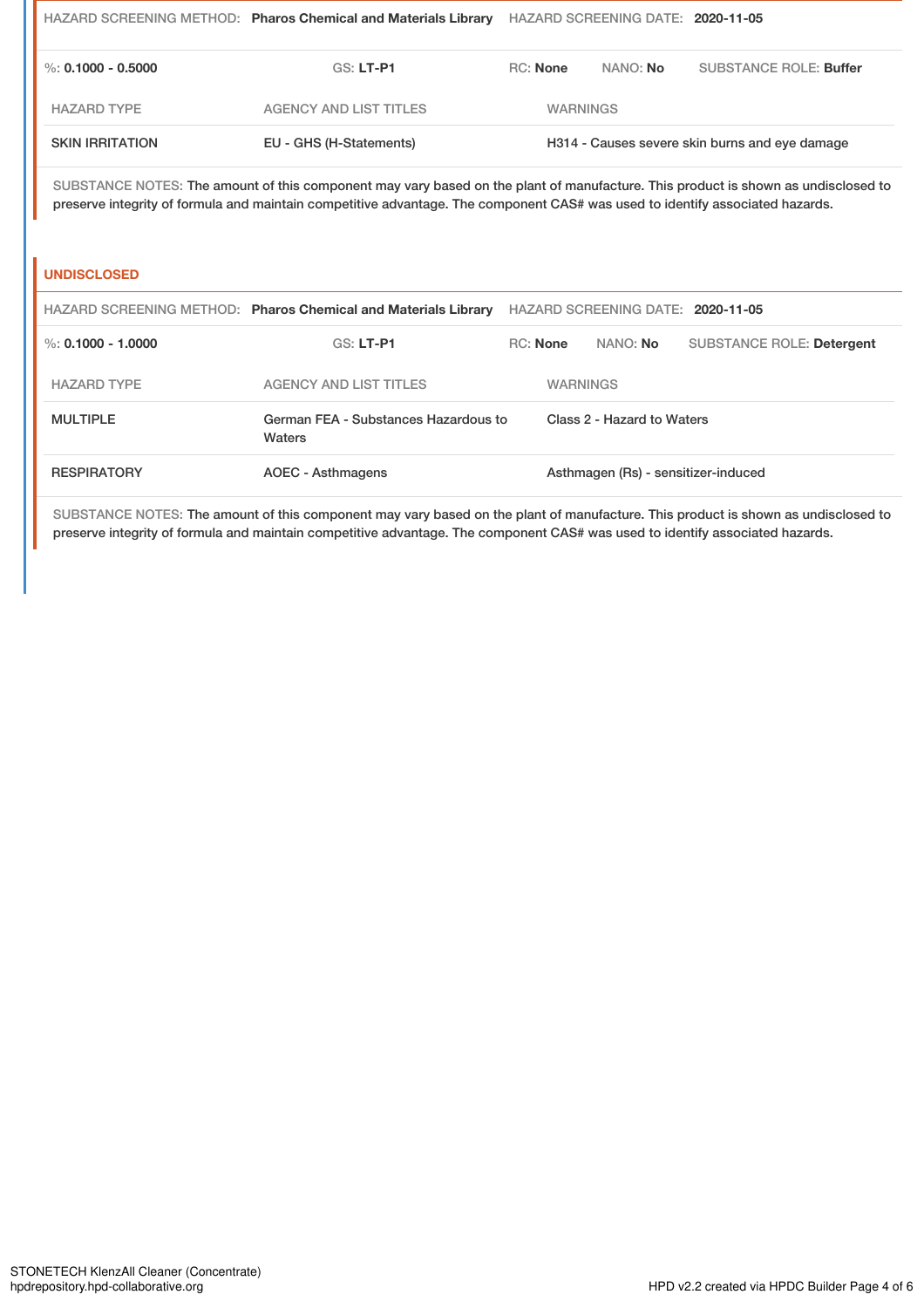This section lists applicable certification and standards compliance information for VOC emissions and VOC content. Other types of health or *environmental performance testing or certifications completed for the product may be provided.*

| <b>VOC EMISSIONS</b>                                                                                                                                                         | N/A                                                                                                                   |  |
|------------------------------------------------------------------------------------------------------------------------------------------------------------------------------|-----------------------------------------------------------------------------------------------------------------------|--|
| CERTIFYING PARTY: Self-declared<br>APPLICABLE FACILITIES: Applies to All Facilities.<br><b>CERTIFICATE URL:</b>                                                              | ISSUE DATE: 2020-10-<br><b>EXPIRY DATE:</b><br><b>CERTIFIER OR LAB: LATICRETE</b><br>14                               |  |
|                                                                                                                                                                              | CERTIFICATION AND COMPLIANCE NOTES: STONETECH® KlenzAll™ Cleaner (Concentrate) has not been tested for VOC emissions. |  |
| <b>VOC CONTENT</b>                                                                                                                                                           | TDS 251 "Low VOC LATICRETE Products / LEED Certification"                                                             |  |
| CERTIFYING PARTY: Self-declared                                                                                                                                              | <b>EXPIRY DATE:</b><br>ISSUE DATE: 2020-10-<br><b>CERTIFIER OR LAB: LATICRETE</b>                                     |  |
| APPLICABLE FACILITIES: Applies to All Facilities.<br><b>CERTIFICATE URL:</b><br>https://cdn.laticrete.com/~/media/support-and-<br>downloads/technical-datasheets/tds251.ashx | 13                                                                                                                    |  |

<code>ENOTES: There</code> are no guidelines for maximum VOC content for cleaners in L VOC content as stated in Section 1: VOLATILE ORGANIC COMPOUND (VOC) CONTENT. The Consumer Product VOC is 2.8%.

# **Section 4: Accessories**

This section lists related products or materials that the manufacturer requires or recommends for installation (such as adhesives or fasteners), maintenance, cleaning, or operations. For information relating to the contents of these related products, refer to their applicable Health Product *Declarations, if available.*

**WATER** HPD URL: **No HPD Available**

CONDITION WHEN RECOMMENDED OR REQUIRED AND/OR OTHER NOTES: STONETECH® KlenzAll™ Cleaner (Concentrate) to be mixed with water following mix ratios and directions as stated on product data sheet.

# **Section 5: General Notes**

STONETECH® KlenzAll<sup>™</sup> Cleaner (Concentrate) meets the Living Building Challenge v4.0 requirement that the product does not contain any of the Red Listed Materials or Chemicals. Specifically, STONETECH KlenzAll Cleaner (Concentrate) does not contain the following: Antimicrobials (marketed with a health claim) •Alkylphenols and related compounds •Asbestos •Bisphenol A (BPA) and structural analogues •California Banned Solvents •Chlorinated Polymers, including Chlorinated polyethylene (CPE), Chlorinated Polyvinyl Chloride (CPVC), Chloroprene (neoprene monomer), Chlorosulfonated polyethylene (CSPE), Polyvinylidiene chloride (PVDC), and Polyvinyl Chloride (PVC) •Chlorobenzenes •Chlorofluorocarbons (CFCs) & Hydrochlorofluorocarbons (HCFCs) •Formaldehyde (added) • Monomeric, polymeric and organo-phosphate halogenated flame retardants (HFRs) •Organotin Compounds •Perfluorinated Compounds (PFCs) •Phthalates (orthophthalates) •Polychlorinated Biphenyls (PCBs) •Polycyclic Aromatic Hydrocarbons (PAH) •Short-Chain and Medium-Chain Chlorinated Paraffins •Toxic Heavy Metals - Arsenic, Cadmium, Chromium, Lead (added), and Mercury •Wood treatments containing Creosote, Arsenic or Pentachlorophenol. See Section 1 for Volatile Organic Compounds (VOC) (wet applied products) information. Consumer product VOC is 2.8%.